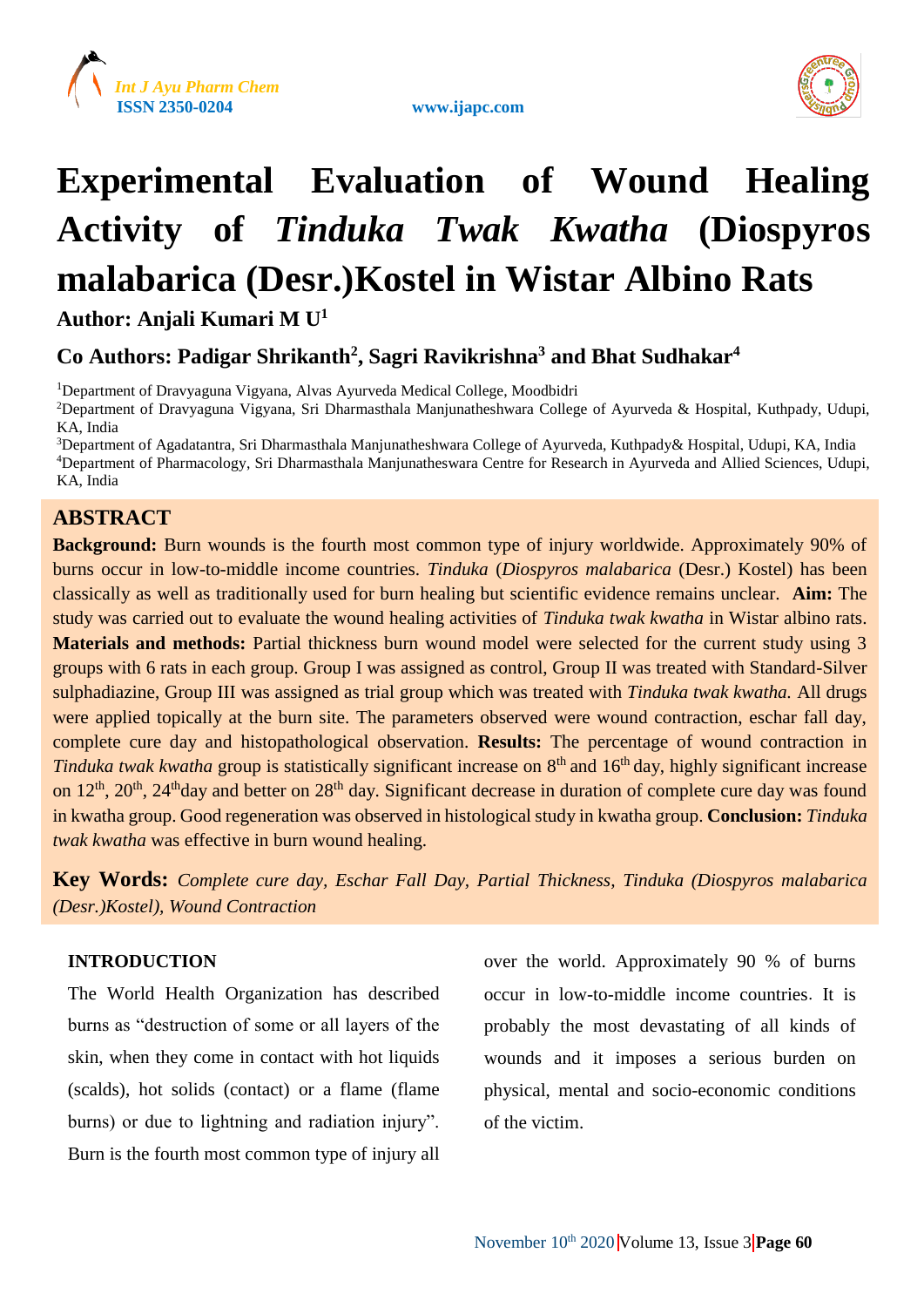## *Int J Ayu Pharm Chem*

#### **ISSN 2350-0204 www.ijapc.com**



Suppose proper care of burn wound management was not taken, healing processes are usually delayed by bacterial infections. Since the ages, many herbal remedies have been in practices for the local management of burn wounds to smooth the progress of healing process. The literatures have emphasized the usage of locally available drugs in the management of any kind of ailments. *Tinduka* is one such drug mentioned in classics, which are abundantly available in nearby places of Coastal belts. *Acharya Bhavamishra* has mentioned the utility of *Tinduka twak kwatha* in the management of all types of burn wound<sup>1</sup>. Also in the management of burnt wound, *Tinduka twak kwatha* usage has been practiced by folklore practioners of nearby places of Coastal belts. Research studies on the source of Tinduka, *D.malabarica* had concluded that the drug possess antimicrobial and antioxidant activity<sup>2, 3</sup>.

Though *Tinduka* has been classically as well as traditionally used for burn healing but scientific evidence remains unclear. Thus the study was undertaken to evaluate the burn wound healing activities of *Tinduka twak* in *kwatha* form.

## **MATERIALS AND METHODS**

#### **Drug:**

**Table 1** Grouping of animals

## Test drug: *Tinduka twak kwatha* Standard drug: Silver sulfadiazine

#### **Selection of the animal:**

The experimental protocol was approved by the animal ethical committee (Ethics No.: IAEC/CPCSEA/SDMDG01 dated 14-3- 2017).Wistar albino rats were selected for the study. The rats were used after acclimatization to the laboratory environment for seven days. The animals were fed with normal rat diet ad libitum and water throughout the study. The housing provided had the following conditions- controlled lighting of 12:12 light and dark cycle, temperature of  $25\pm3$ °C and relative humidity of approximately 50-55%.

#### **Inclusion criteria:**

Healthy Wistar albino rats of either sex weighing 200g-250g were taken for the study.

#### **Exclusion criteria:**

Rats subjected to other experiments and diseased and pregnant.

#### **Animal grouping:**

The rats of either sex weighing 200gm -250 gm were selected randomly and grouped into 3 groups of 6 rats each. (Table no.1)

| <b>Table 1</b> Orouping of all that's |                   |                     |                |  |  |  |
|---------------------------------------|-------------------|---------------------|----------------|--|--|--|
| Group                                 | <b>Group Name</b> | Treatment           | No. Of animals |  |  |  |
| <b>Group I</b>                        | Control $(C)$     | No treatment        |                |  |  |  |
| <b>Group II</b>                       | Standard (S)      | Silver sulfadiazine |                |  |  |  |
| <b>Group III</b>                      | Test drug $(T)$   | Tinduka twak kwatha |                |  |  |  |

#### **Methodology:**

The partial thickness burn wound model was employed as per Bairy et.al<sup>4</sup>. The rats were subjected for mild ether anaesthesia and the hairs

on nape of the neck were shaved. The burn wound was created by pouring hot molten wax at 80°C into a metal cylinder of 400mm<sup>2</sup> circular opening placed on shaven back of the rat at the nape of the

November 10<sup>th</sup> 2020 Volume 13, Issue 3 **Page 61**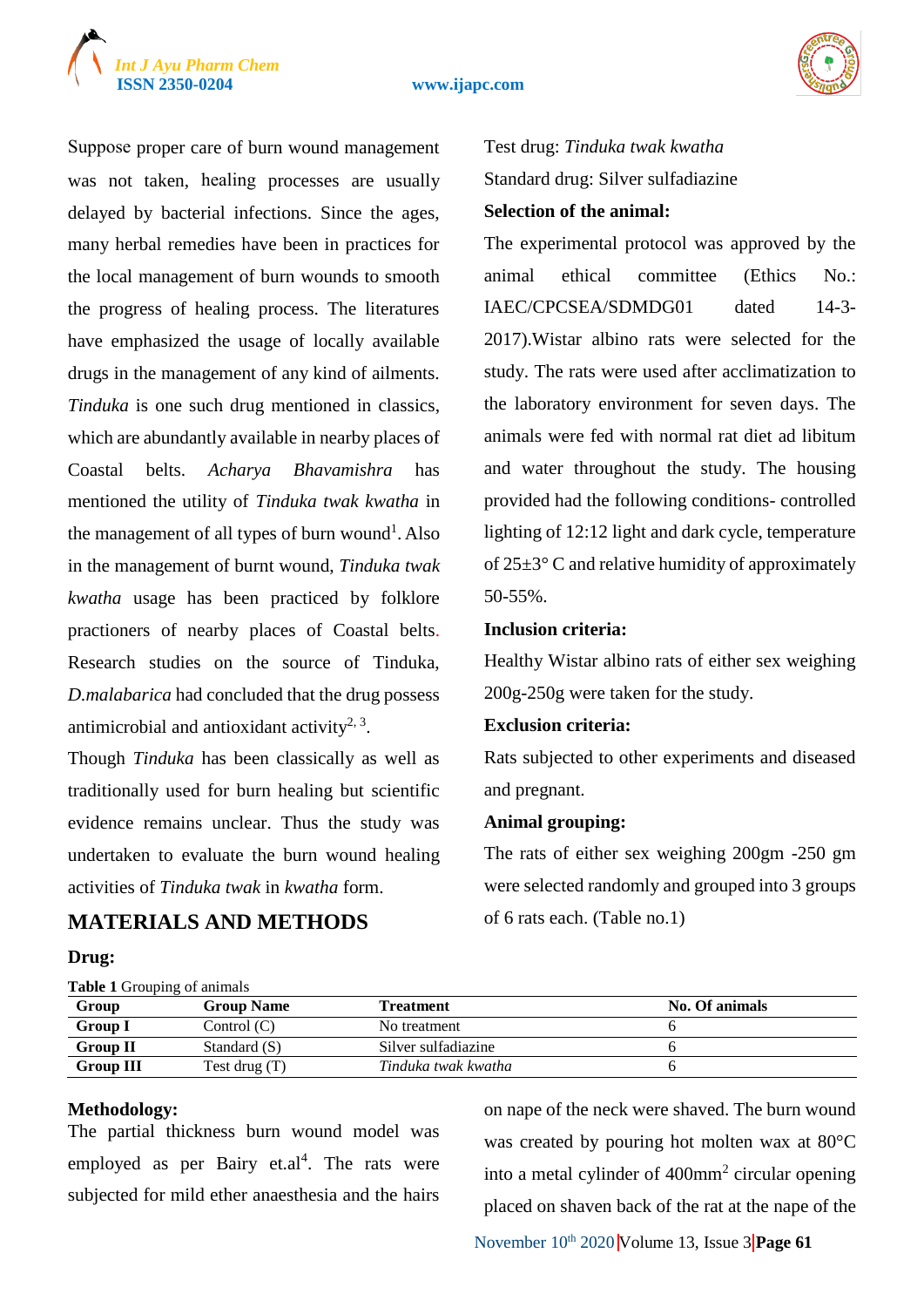

#### **ISSN 2350-0204 www.ijapc.com**



neck. Wax was allowed to solidify in the metal cylinder. After 8 minutes the metal cylinder containing solidified wax adhering to the layers of skin was gently removed. Then wound area was marked using marker pen. Once the animals recovered completely from anaesthesia, they were kept individually in cages. External application of standard drug and test drugs was started to the respective groups from  $1<sup>st</sup>$  day of wounding. All the drugs were applied topically once a day by sterile gauze on the burn wounds till complete closure of wound. Apart from the drugs under investigation no local/systemic chemotherapeutic cover was provided to animals. Wound contraction was traced on every fourth day till

## complete closure of wound. Time taken for fall of eschar and complete healing was noted in days.

#### **Assessment criteria for burn wound healing:**

All the three experimental groups were inspected daily and the healing was assessed based on the physical parameters like percentage of wound contraction, eschar fall day, complete cure day, histopathology of skin of healed burnt area of each rats.

#### **Statistical Analysis:**

The data were expressed in Mean±SEM. Statistical analysis were carried out by one way ANOVA followed by Dunnett's multiple comparision"t-test" as Post hoc test using Graph Pad Prism instal version 3. (Table no.2) (Table no.3)

|        | <b>Control</b>    | <b>Standard</b>    | Tinduka twak kwatha |
|--------|-------------------|--------------------|---------------------|
| Day 4  | $16.00 \pm 2.59$  | $27.97 \pm 3.32$   | $26.00 \pm 7.11$    |
| Day 8  | $25.82 \pm 6.20$  | $39.77 \pm 2.52$   | $47.62 \pm 2.78*$   |
| Day 12 | $33.25 \pm 4.95$  | $47.45 \pm 1.24$   | $59.45 \pm 2.50**$  |
| Day 16 | $41.79 \pm 5.22$  | $66.71 \pm 6.36*$  | $68.12 \pm 4.62^*$  |
| Day 20 | $43.34 \pm 7.35$  | $79.21 \pm 5.12**$ | $96.33 \pm 0.80$ ** |
| Day 24 | $75.84 \pm 10.15$ | $98.29 \pm 1.03**$ | $98.47 \pm 1.00**$  |
| Day 28 | $97.78 \pm 1.43$  | $99.85 \pm 0.14$   | $99.69 \pm 0.30$    |

**\***statistically significant, **\*\*** statistically highly significant

**Table 3** Results of Eschar fall day, complete cure day and Hydroxyproline concentration

|                        | Control          | Standard         | Tinduka twak kwatha |
|------------------------|------------------|------------------|---------------------|
| <b>Eschar fall day</b> | 19.28± 0.52      | 17.71+ 1.14      | $16.2 \pm 0.73$     |
| Complete cure dav      | $30.42 \pm 0.75$ | $26.57 \pm 0.99$ | $23.4 \pm 1.43**$   |

**\***statistically significant, **\*\*** statistically highly significant

## **RESULTS AND DISCUSSION**

**Table 2** Results of Wound contraction

#### **Wound contraction:**

The observation of wound contraction on every 4<sup>th</sup> day is tabulated in the table no.2. The data obtained were compared with control group statistically. On  $4<sup>th</sup>$  day, the data showed nonsignificant increase in percentage wound contraction in standard group, *Tinduka twak kwatha* group (Figure no.1).



Figure 1<sup>4th</sup> day wound contraction

November 10th 2020 Volume 13, Issue 3 **Page 62**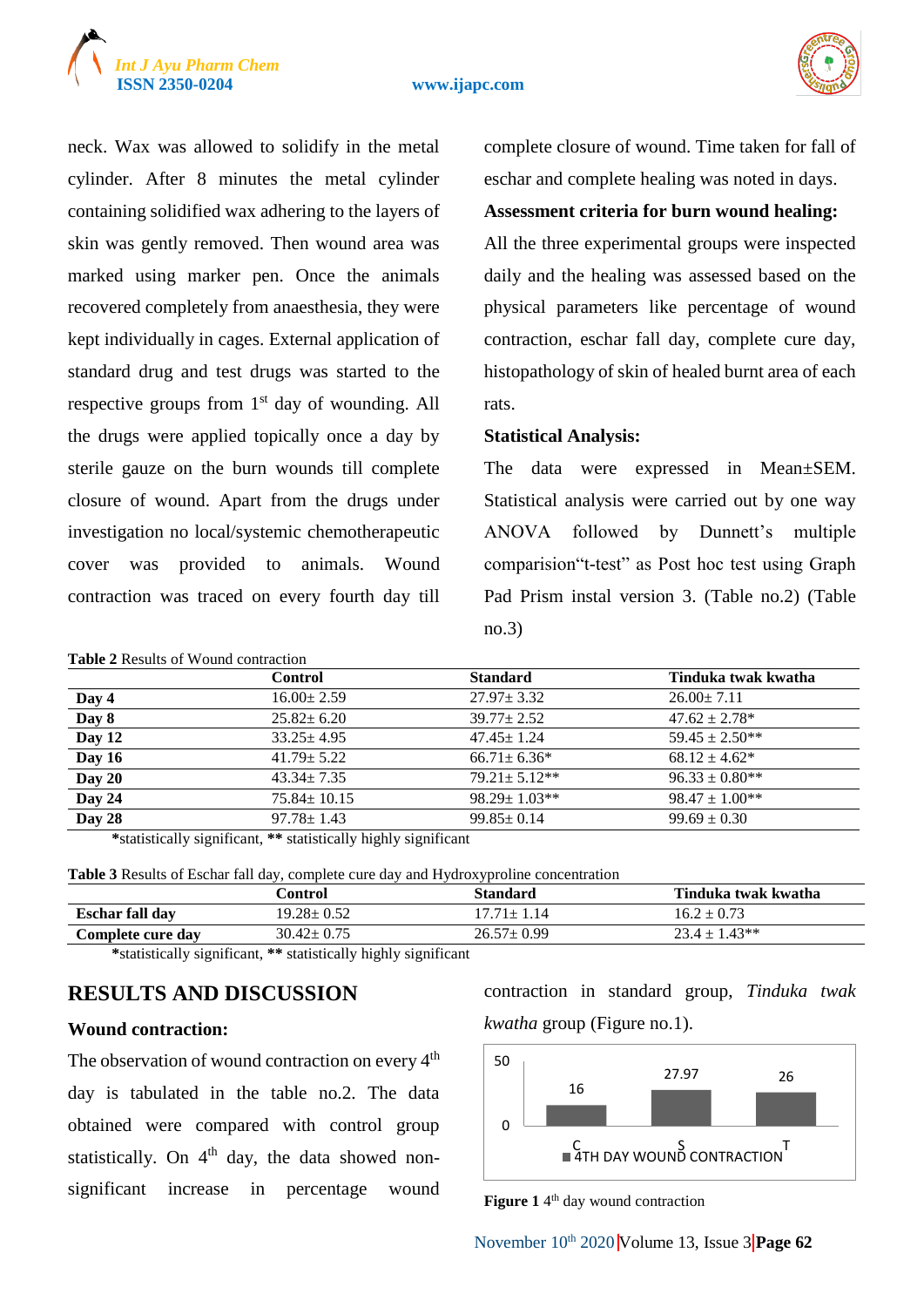





On 8th day, non-significant increase in percentage wound contraction in standard group and significant increase in percentage wound contraction in *Tinduka twak kwatha* group (Figure no.2) was observed.



#### Figure 2 8<sup>th</sup> day wound contraction

On  $12<sup>th</sup>$  day, non-significant increase in percentage wound contraction in standard group and very significant increase in percentage wound contraction in *Tinduka twak kwatha* group (Figure no.3) was observed.



**Figure 3** 12<sup>th</sup> day wound contraction

On 16th day**,** significant increase in percentage wound contraction was observed in standard and *Tinduka twak kwatha* group (Figure no.4).



Figure 4 16<sup>th</sup> day wound contraction

On 20th day, very significant increase in percentage wound contraction was observed in standard group and *Tinduka twak kwatha* group (Figure no.5). On  $24<sup>th</sup>$  day, very significant increase in percentage wound contraction was observed in standard group and *Tinduka twak kwatha* group (Figure no.6). On 28<sup>th</sup> day, nonsignificant increase in percentage wound contraction in standard group and *Tinduka twak kwatha* group (Figure no.7) was observed. (Table no.2).



**Figure 5** 20<sup>th</sup> day wound contraction







**Figure 7** 28<sup>th</sup> day wound contraction

#### **Eschar fall day:**

The data showed non-significant decrease in eschar fall day in standard and test group compared to control group.(Table no.3) (Figure no.8)





November 10<sup>th</sup> 2020 Volume 13, Issue 3 **Page 63**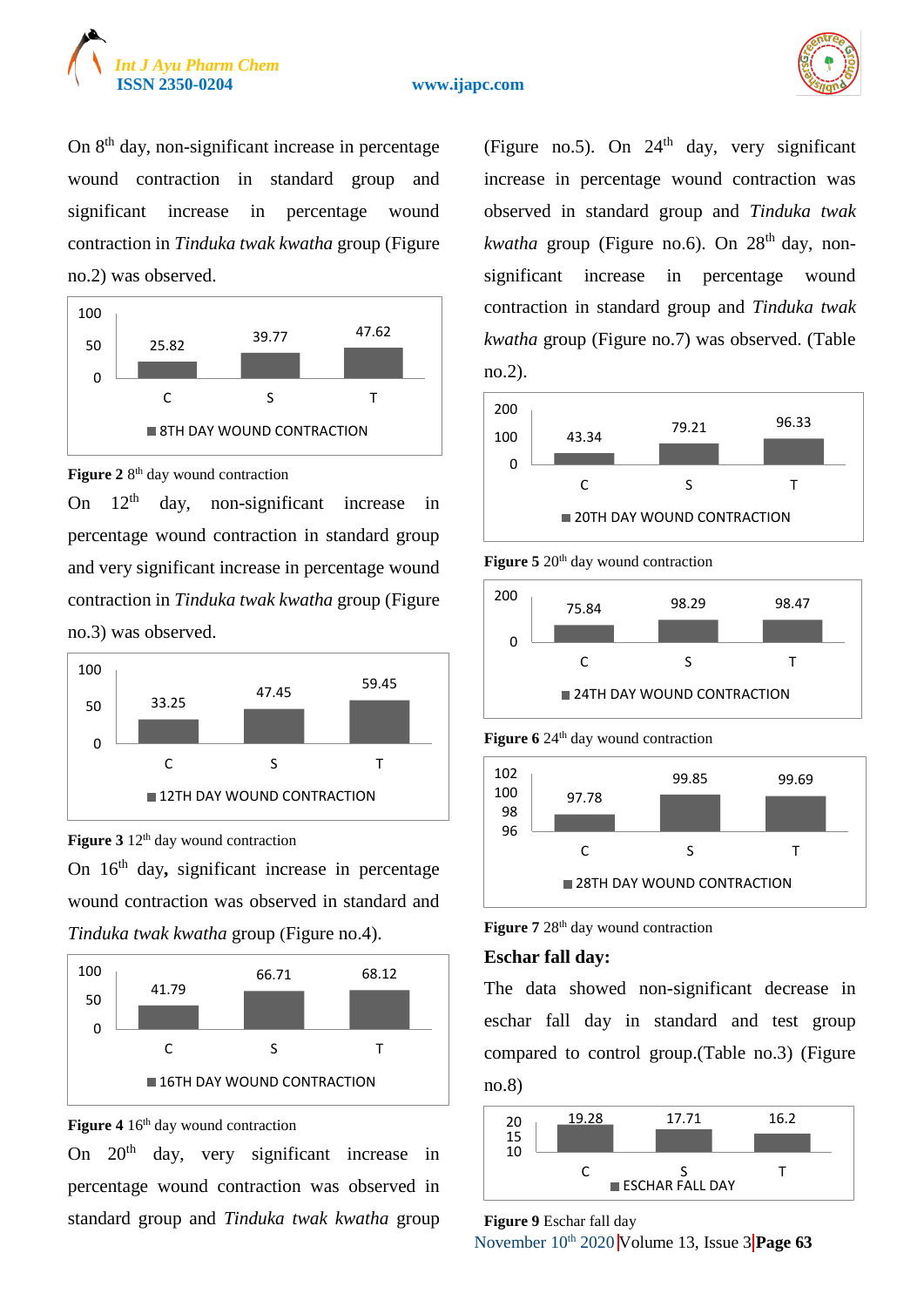

#### **ISSN 2350-0204 www.ijapc.com**



#### **Complete cure day**:

The data shows there was very-significant decrease in complete wound healing day in *Tinduka twak kwatha* and non-significant decrease in standard group when compared to control group. (Table no.3) (Figure no.9)



**Figure 9** Complete cure day

**Histopathological Observations:**

In control group, severe inflammatory changes were observed. In standard and *Tinduka twak kwatha* group good regenerations were seen.(Figure no.10-12)

Any injury to bark of plant, it recovers by tissue regeneration. Literature emphasis the application of *bark* powder or decoction of *Tinduka* on the skin surface for wound healing. Through *lokhapurushasamya vaada*theory it can be inferred that bark of *Tinduka* is having action on skin layer of body when applied and there enhances capacity of tissue regeneration of injured skin tissue<sup>5</sup>.



**Histopathology observation of control, standard and test group**

In the pathogenesis of *agnidagdha vrana*(burn wound), mainly *pitta* and *rakta* is aggravated due to *kshatoshma*<sup>6</sup> . *Drava* and *snehamsha shoshana* in the burn area is due to excessive increase of *ushna guna* of *pitta* in the area which in turn increase *ruksha guna* in that area leading to indirect *vata prakopa*. Because of *ashrayaashrayee sambandha*, *rakta* also gets vitiated<sup>7</sup> . Hence, as per *tridosha siddhantha*, *sheeta* and *snigdha guna dravya* has to be used for pacifying *pitta dosha* and thus making wound bed

November 10<sup>th</sup> 2020 Volume 13, Issue 3 Page 64 free from vitiated *dosha* which proper healing of wound. In the classical literature mentioned that *Tinduka* is having action on *rakta* and *pitta*. The bark of *Tinduka* is having *kashaya* as *pradhana rasa, tikta* and *madhura rasa* as *anurasa*<sup>8</sup> . Usually drugs with *rasa* such as *kashaya, tikta* and madhura are having *pitta shamana* property<sup>9</sup>. *Kashaya rasa* exhibits *sandhanakara*, *ropana, shodhana, lekhana, shoshana* action<sup>10,11</sup>. These properties responsible for cleansing wound area, scraping out the dead tissue, removes *kleda* from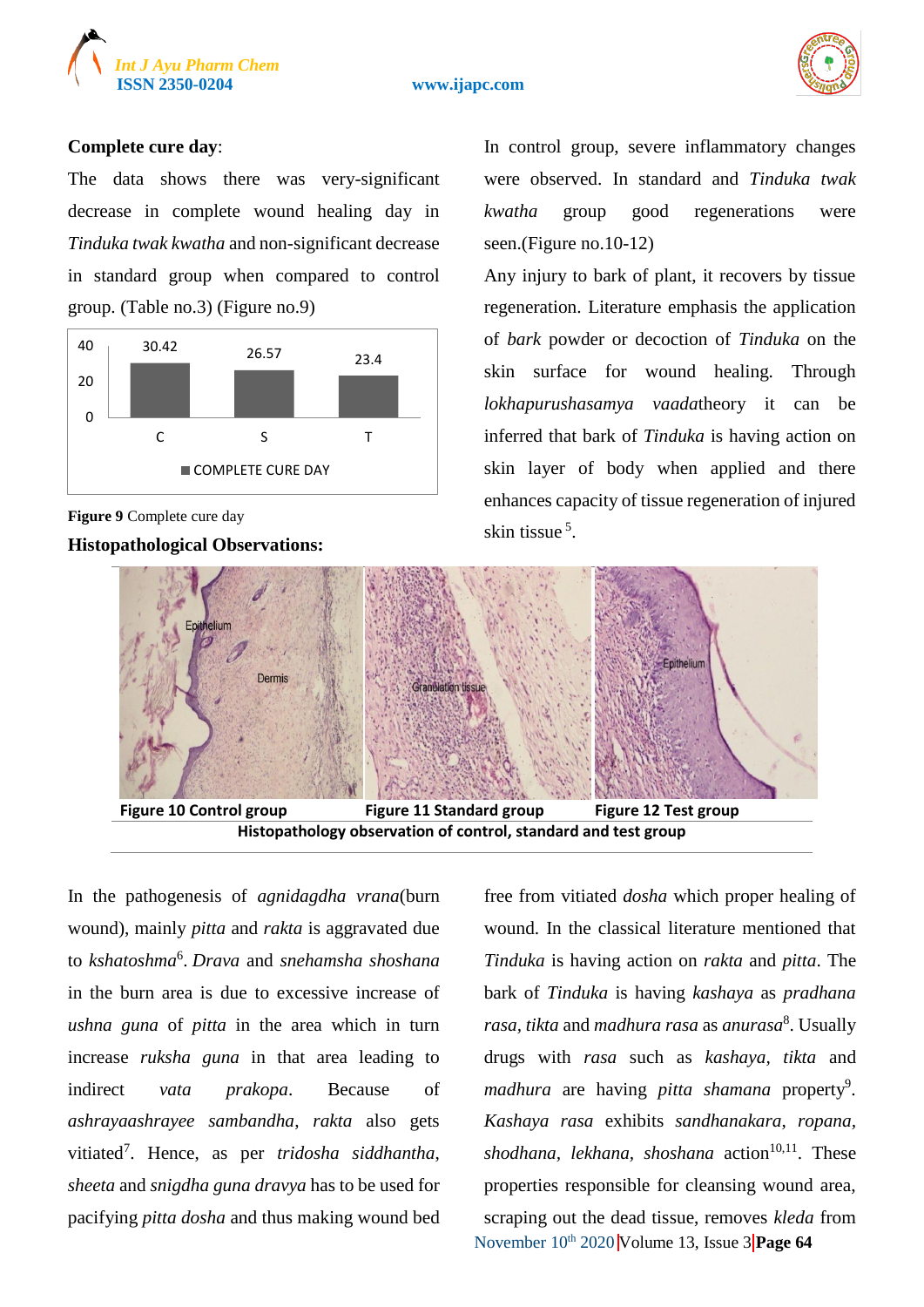# *Int J Ayu Pharm Chem*





site of wound and thereby cause shrinkage of wound surface which leads to wound closure. *Tikta rasa* possess *vishaghna, krimighna, twak mamsa sthirikarana, lekhana, kledashoshana* property<sup>12</sup>. Because of these properties it will detoxify the burn wound area, destroys pathogens, provide stability to wound bed and granulation tissue, scrap out the tissue debris, removes excess fluid accumulation. *Madhura rasa* having *twachya, sthairyakara* and *kshatasandhanakara* property<sup>13</sup>. Due to these properties it stabilizes the granulation tissue and helps for union of tissue.

Though *panchamahabhuta* predominant of *Tinduka twak* is not directly mentioned in the classics, it can be inferred through *rasa*. By the rasa we can consider that the drug is having predominance of *prithvi* and *vayumahabhuta*. *Prithvi mahabhuta pradhanadravya* is having *upachaya* and *sanghata karma*<sup>14</sup>. By this it will nourish growing granulation tissue as well as helps in union of tissue. *Vayu mahabhuta* is having *virukshana karma*, by this drug does *drava shoshana* in the wound area, thus causing shrinkage of wound surface thereby initiating *vranaropana*<sup>15</sup> .

Effective wound closure was observed from 8<sup>th</sup> day of post wounding in *Tinduka twak kwatha* group. Wound contraction was in its peak till complete healing compared to control. Eschar fall and complete cure was earlier in this group. This suggests that epithelialisation rate is better in *kwatha* form. In *Tinduka twak kwatha* the active principles are gets extracted in more concentration, thus have more effective role in *ropana karma*. *Parisheka* with *kwatha* cleanses the wound area and provides barrier protection from *krimis*. Good regeneration of epithelial tissue in *kwatha* group. All this results indicative of better healing capacity of *kwatha* in proliferative and remodeling phase.

The bark of *Diospyros malabarica* has preliminary phytochemical such as alkaloids, steroids, carbohydrate, tannin, flavanoids, saponins, triterpenoids, phenols, Quinone<sup>16</sup>. Each of these bioactive agents will have specific action on different stages of wound healing. Saponins content may enhance the synthesis of procollagen. Flavanoids have antimicrobial, antioxidant activity. More recent research has found that tannin has property to form complexes with several biomolecules and thereby has efficacious in precipitating poisonous materials in burned wound. Also, tannin does inhibition of formation of reactive oxygen species and growth of microorganism, in addition it promotes growth of epithelium. Alkaloids, steroids, terpenoid etc have anti-inflammatory activity. Recent researches on the source of *Tinduka* concluded that *Diospyros malabarica* (Desr.) Kostel drug possess astringent property, anti-inflammatory, antimicrobial and antioxidant activity.

## **CONCLUSION**

November 10<sup>th</sup> 2020 Volume 13, Issue 3 **Page 65** Tinduka has been classically as well as traditionally used for burn healing. In the current study, Tinduka kwatha group showed statistically significant result towards wound healing parameters compared to control and standard. The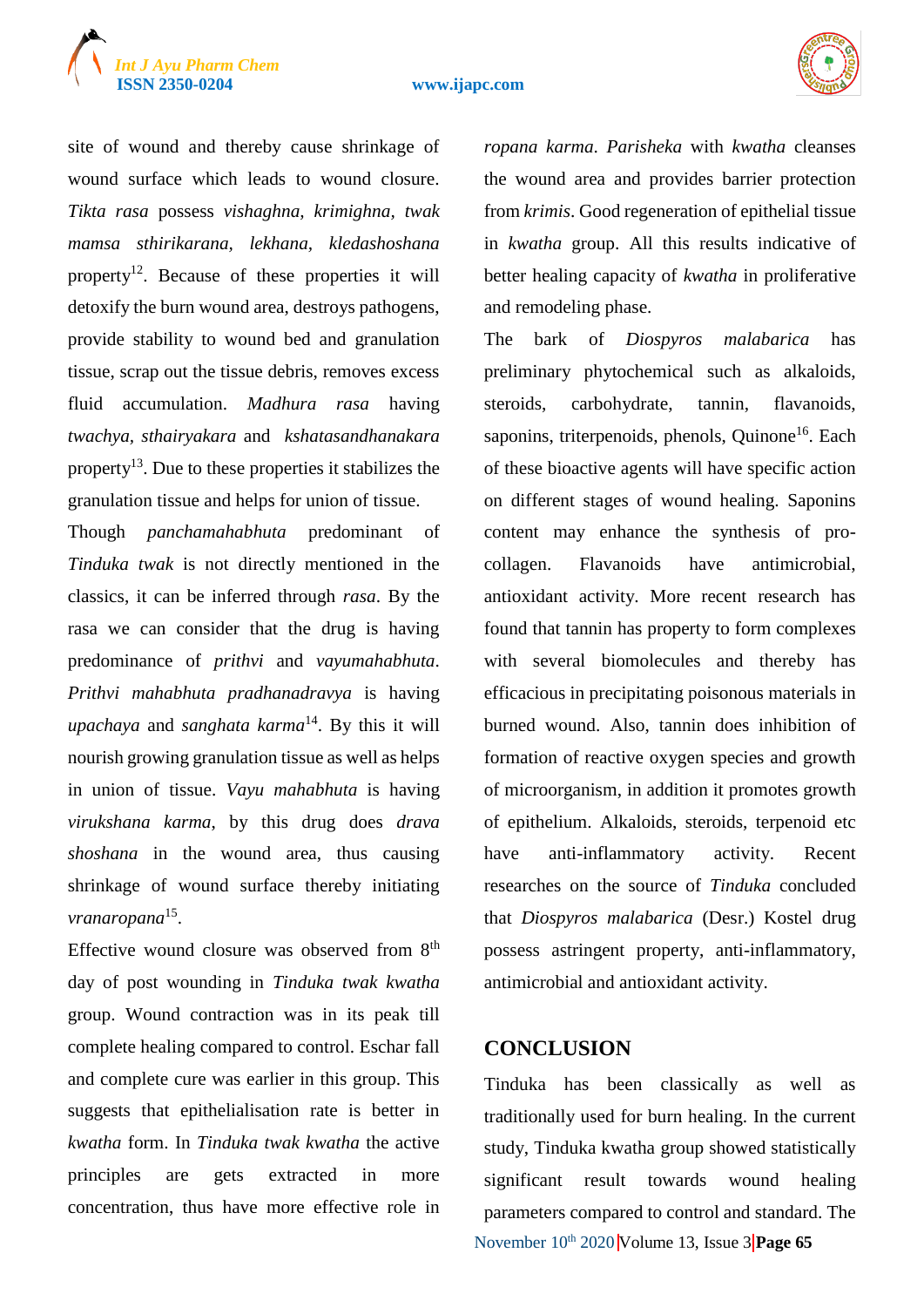





current study certainly encourages further study on this drug in different perspective clinically and thus helps in better utility in future treatment..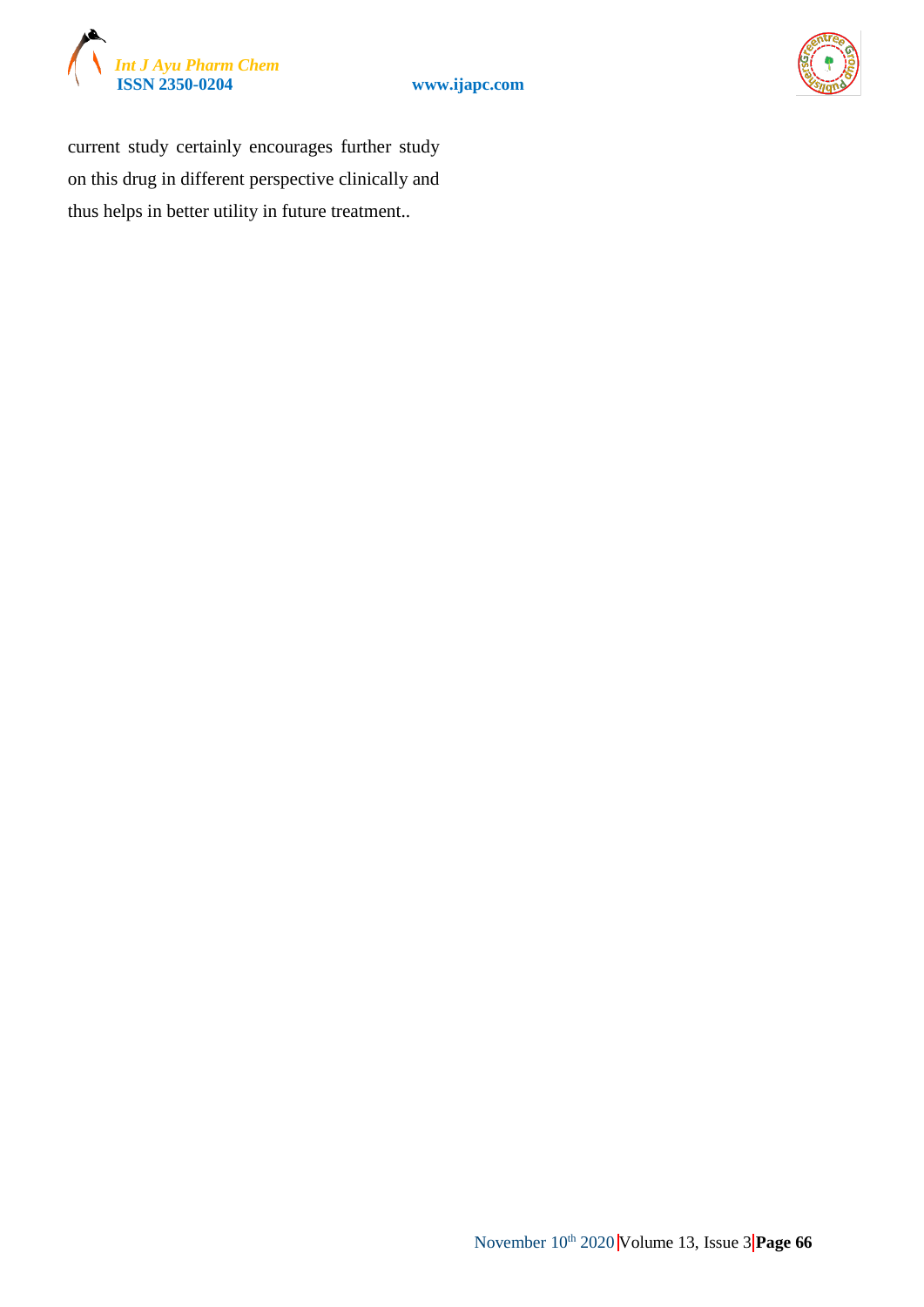

**ISSN 2350-0204 www.ijapc.com**



#### **REFERENCES**

1. Bhavamisra, Bhavaprakasa, part II, Vranasothadhikara, 47/105, PanditBrahma SankaraMisra, 11<sup>th</sup> edition, Chaukhambha Sanskrit Bhawan Varanasi, 2009; 474.

2. Gayathri R et.al, Antimicrobial activity of *Diospyrosmalabarica*(Desr.)Kostel,using

different solvent extracts: an invitro study. The IUP Journal of Life SciencesAugust 2009, 3(3):41-50.

3. Susanta Kumar Mondal, GoutamChakraborty, M Gupta & U K Mazumder.Invitro antioxidant activity of DiospyrosmalabaricaKostel bark. Indian Journal ofExperimental Biology January 2006;44:39-44.

4. Bairy KL, Somayaji SW &Rao CM. Experimental model to produce partialthickness burn wound. Indian J ExpBiol 1997;35:70-72.

5. Agnivesha, Charaka Samhita, Sharirasthana, Purushavichaya sharira adhyaya, 5/3, edited by Vaidya Yadavji Trikamji Acharya, Reprint edition, Chaukhamba Surbharati Prakashan Varanasi, 2011; 325

6. Sushrutha, Sushrutha Samhita, Sutrasthana, Agnikarmavidhiadhyaya, 12/15, edited by Acharya YadavjiTrikamji, reprint edition, ChaukambhaSurabharathiprakshana Varanasi, 2010; 52-54.

7. Vagbhata, Astanga hridaya, Sutrasthana, Doshadivijnaniya, 11/26, edited by Hari Sadasiva Sastri Paradakara Bhisagacarya, reprint edition, Chaukhamba Surabharati prakashan Varanasi, 2010; 186.

8. Bapalal G Vaidya, Nighantu Adarsa, Tindukaadi varga, reprint edition, Chaukhambha Bharati Academy Varanasi, 2007; 818.

9. Vagbhata, Astanga hridaya, Sutrasthana, Aayushkaamiya adhyaya, 1/15, edited by Hari Sadasiva Sastri Paradakara Bhisagacarya, reprint edition, Chaukhamba Surabharati prakashan Varanasi, 2010; 11.

10. Agnivesha, Charaka Samhita, Sutrasthana, Aatreyabhadrakaapiyamadhyaya, 26/43(6), edited by Vaidya Yadavji Trikamji Acharya, Reprint edition, Chaukhamba Surbharati Prakashan Varanasi, 2011; 145

11. Sushrutha, Sushrutha Samhita, Sutrasthana, Rasavisheshavijnaniyamadhyaya, 42/10, edited by Acharya YadavjiTrikamji, reprint edition, ChaukambhaSurabharathiprakshana Varanasi, 2010; 183.

12. Agnivesha, Charaka Samhita, Sutrasthana, Aatreyabhadrakaapiyamadhyaya, 26/43(5), edited by Vaidya Yadavji Trikamji Acharya, Reprint edition, Chaukhamba Surbharati Prakashan Varanasi, 2011; 144-45

13. Agnivesha, Charaka Samhita, Sutrasthana, Aatreyabhadrakaapiyamadhyaya, 26/43(1), edited by Vaidya Yadavji Trikamji Acharya, Reprint edition, Chaukhamba Surbharati Prakashan Varanasi, 2011; 143-44

14. Agnivesha, Charaka Samhita, Sutrasthana, Aatreyabhadrakaapiyamadhyaya, 26/11, edited by Vaidya Yadavji Trikamji Acharya, Reprint edition, Chaukhamba Surbharati Prakashan Varanasi, 2011; 138